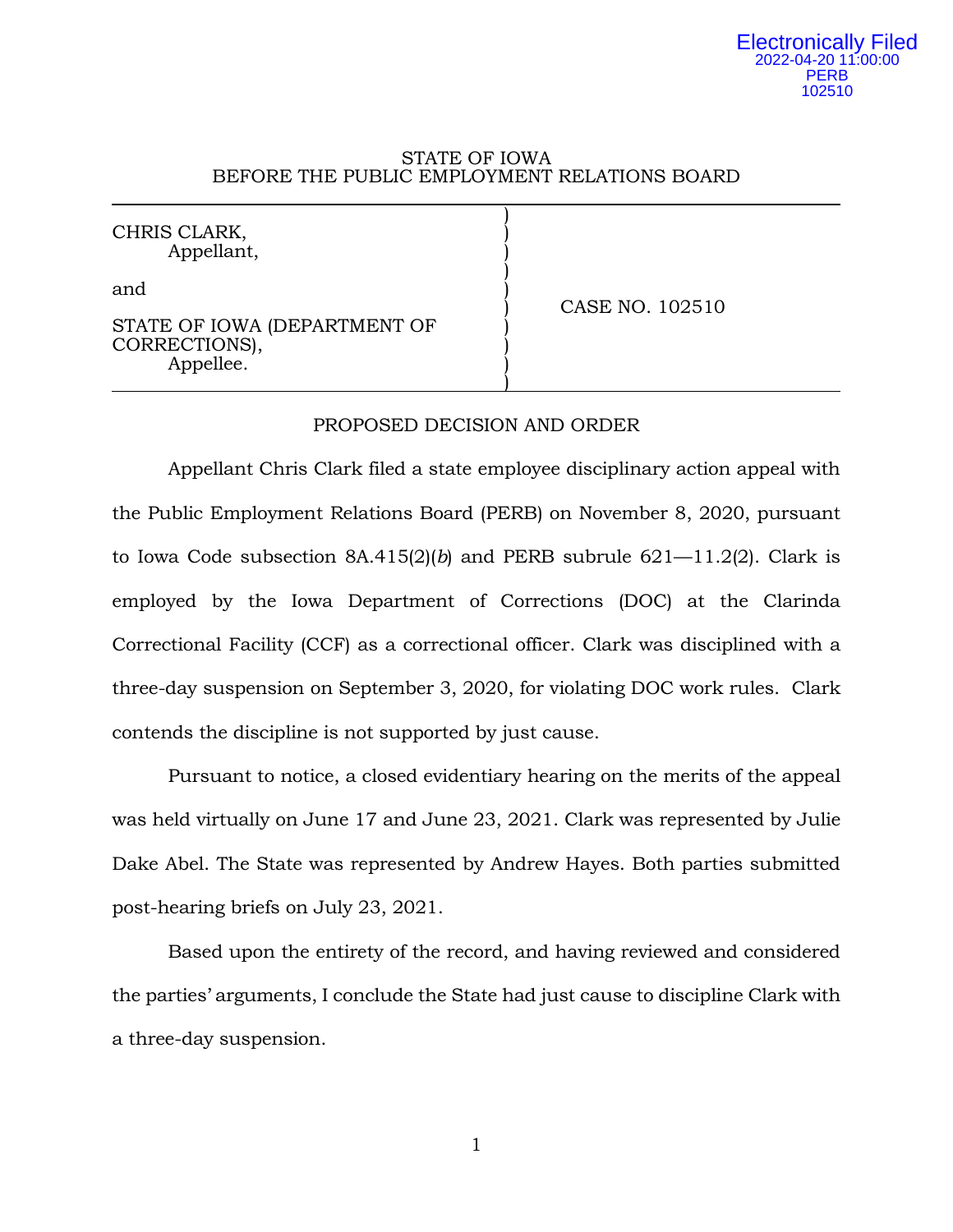## **1. Findings of Fact**

## 1.1 Relevant Policy Provisions

Clark was disciplined under DOC policy AD-PR-11, General Rules of Employee Conduct, for an interaction he had with a shift supervisor on July 24, 2020. The discipline letter cited three specific rule provisions Clark allegedly violated. Those provisions state:

H. Professional Demeanor Employees shall: 1. Treat other employees, offenders, guests, visitors and the public with respect, courtesy and fairness.

\*\*\*

5. Not be involved in boisterous or inappropriate discussion and behavior that would disrupt the orderly operation of the institution/facility. Any acts of violence or horseplay are prohibited. 6. Obey a supervisor's lawful orders. Instructions that the employee believes unnecessarily jeopardize health and safety regulations must be immediately reported to an authority higher than the person giving the directive.

Clark was given prior notice of the work rules and understood that violation of

those work rules may result in discipline.

## 1.2 Clark's Employment and Disciplinary History

Clark has been employed as a correctional officer (CO) for the Iowa DOC since July 2005. Prior to his employment with the Iowa DOC, Clark worked as a CO for corrections in Nebraska and Arizona. He also served in the military in both the Army and Navy before his employment in corrections.

Prior to the three-day suspension at issue here, Clark was previously subject to a written reprimand and a one-day suspension. He was disciplined with a oneday suspension in July 2018 for an interaction with a supervisor during which Clark referred to a radio check procedure as "stupid" and twice stated he was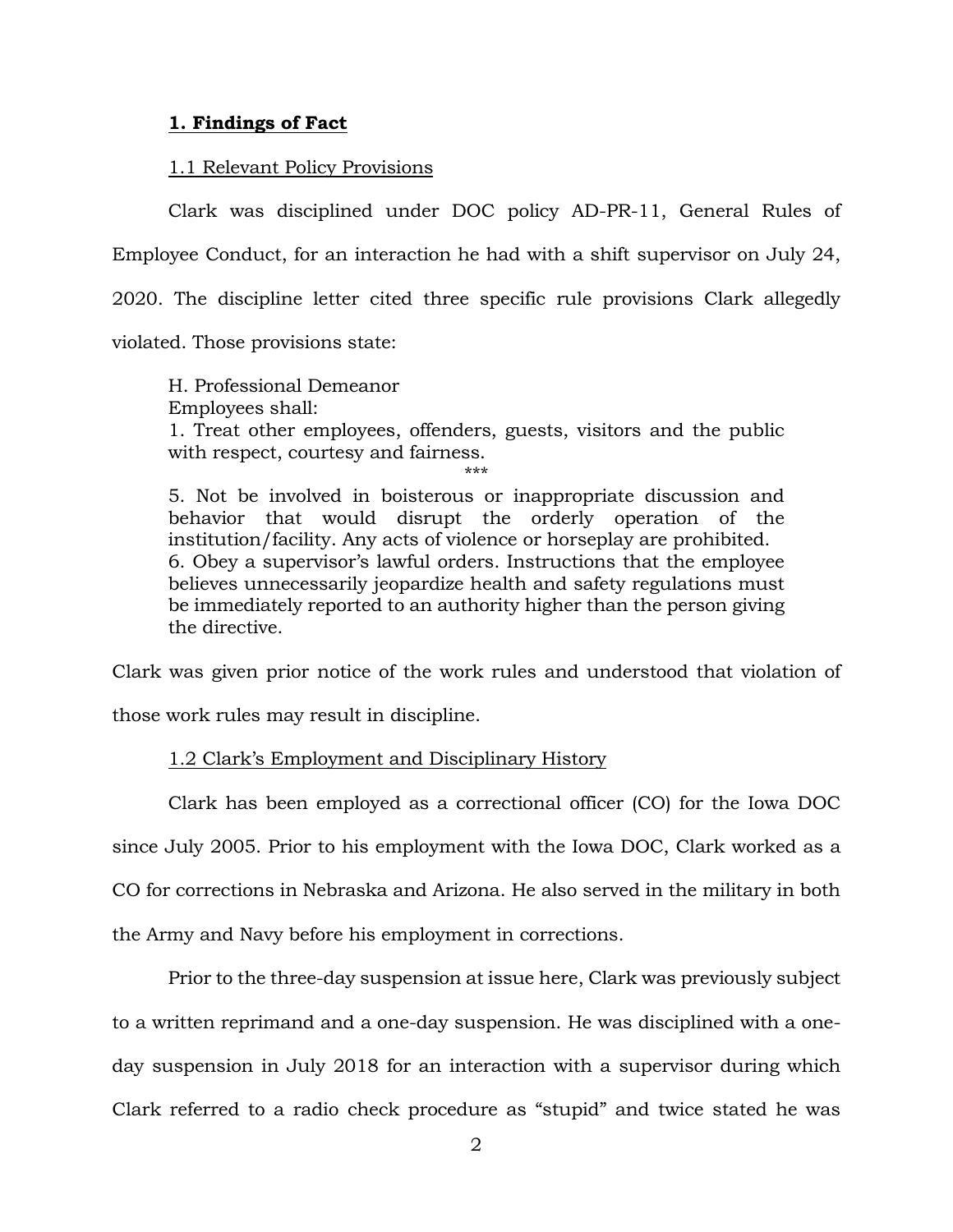refusing to complete the given directive to follow the procedure. He was found to have violated DOC Policy AD-PR-11 sections requiring professionalism, treating others with respect, and obeying a supervisor's lawful orders. Clark was subsequently disciplined with a written reprimand in September 2018 for violating DOC policy and work rules pertaining to security procedures and alertness on post. While working in the control room, Clark inadvertently opened a cell housing an inmate in disciplinary detention.

At the time of his three-day suspension, Clark worked the 10:00 p.m. to 6 a.m. shift. The shift captain sets the post assignments for all shift officers. The posts include the control room, unit officers, and activities officers. While officers have their regular post assignments, the shift captain may assign officers to any post where coverage is needed. The work duties vary depending on the assigned post, but a CO is trained and expected to handle the duties of any assigned post. Both activities and unit officers are stationed on the units; however, unit officer duties require walking the assigned units every half-hour for required rounds, whereas an activities officer may have to walk the units only a few times a night.

Clark's regular post assignment was an activities officer. However, in July 2020 when the incident at issue occurred, the DOC was dealing with frequent staff shortages caused by the COVID pandemic. The shift captains regularly adjusted the shift assignments to ensure adequate coverage at each post. Clark was assigned to unit officer duties multiple times in July 2020 prior to the incident that resulted in his discipline.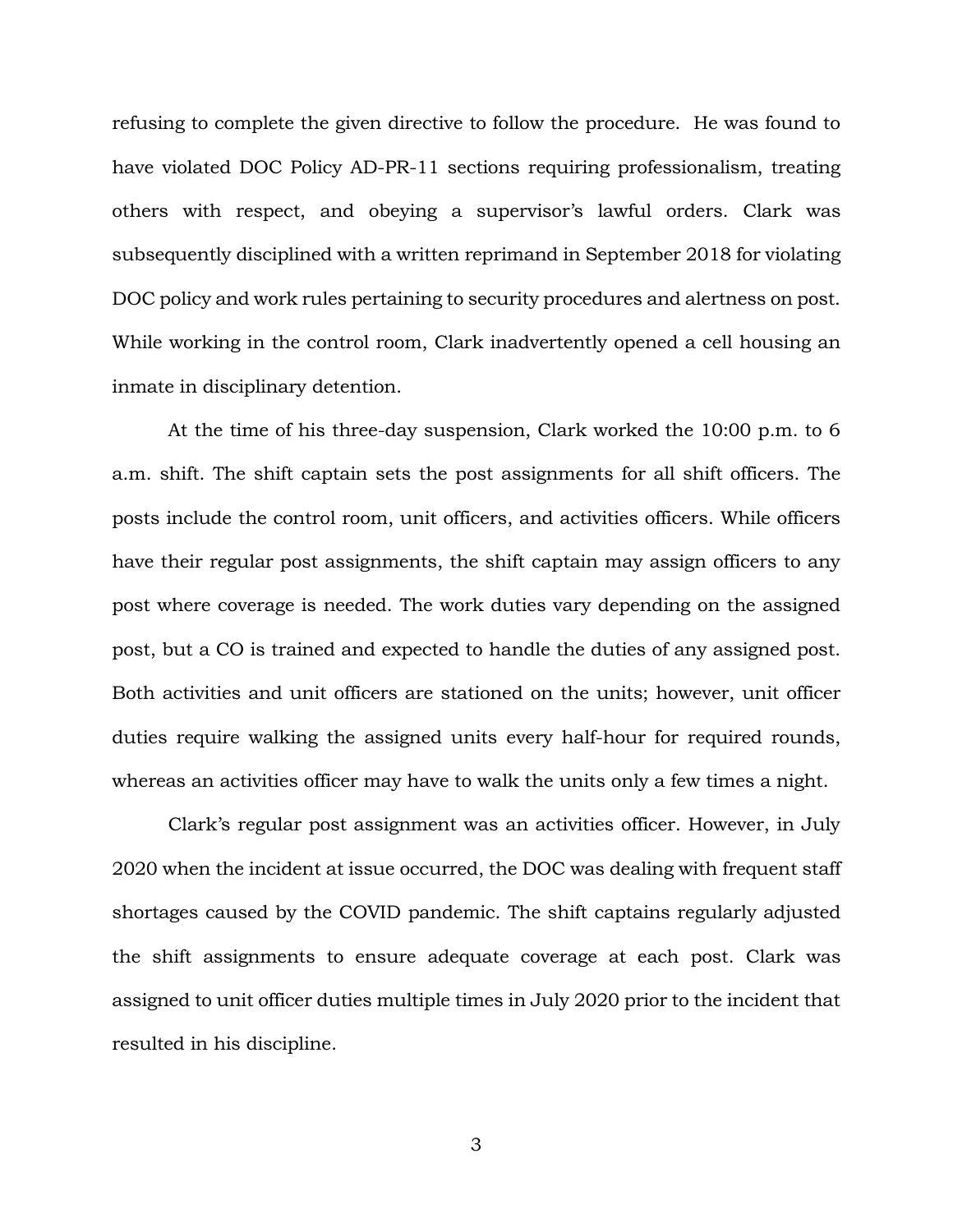## 1.3 Incident Underlying Discipline

The incident for which Clark was disciplined occurred on July 24, 2020. At the time, the DOC had in place a Master Action Plan (MAP) outlining COVID-related information and prevention measures for DOC institutions. Relevant to this appeal, MAP directed that staff should be educated to stay home if they had a fever and respiratory symptoms to minimize the spread of COVID through infected employees. Part of the MAP procedures included a screening checklist for employees upon arrival and departure from the institution. The screening included a temperature check as well as a screener asking employees about the presence of respiratory symptoms, non-respiratory symptoms and contact with individuals known to have tested positive for COVID.

Upon arrival for his shift on July 24, Clark went through the screening process. He did not have a fever. Clark reported to the screener that he felt "a little queasy" but that he did not think it was COVID. Under the MAP, nausea is a listed non-respiratory symptom. However, the MAP screening questionnaire directed that an employee must present at least two non-respiratory symptoms to be screened out. As such, Clark was allowed to report to duty.

At around 9:45 p.m., the night shift officers including Clark were gathered in the Muster Room preparing for the start of the shift. Correctional Supervisor Brad Keever was passing out shift assignments. Upon receiving his assignment, Clark expressed dissatisfaction with his assignment. He had expected to be assigned to activities officer duties, but Keever assigned him as a unit officer in units 3 and 4 on South Pod. While a factual dispute exists on the specific exchange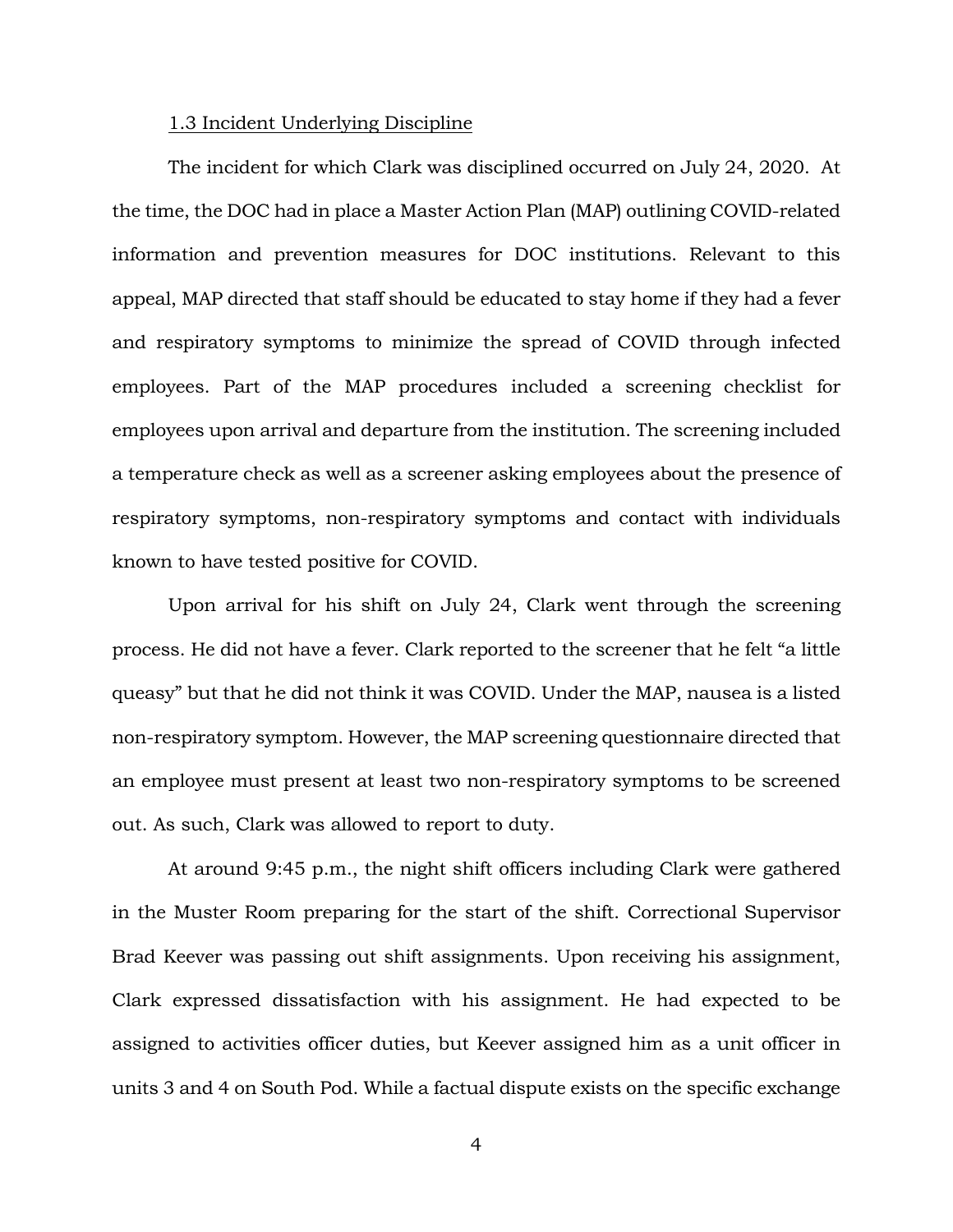between Clark and Keever, the record establishes Clark informed Keever during the exchange he was going home sick and he left before the start of the shift.

The exchange caused Keever to report the incident to his supervisor. Shortly after the incident, around 10:15 p.m. on July 24, Keever reported the exchange to the Associate Warden of Security by email. Keever's message stated:

On the date of 7-24-20 at approximate time being 9:45pm, I CS Keever was passing out the 10-6 schedules in the Muster Room when Officer Chris Clark looked at the schedule and stated to me that he was sick and that he wasn't working South 3/4 and that he was a AO [activities officer] not a unit officer and he was going home 'sick.' He then states that I am tired of this shit I am going home sick. I then tried to explain that due to the call ins and not having any other unit officers assigned to the South Pod, he abruptly interrupted me and said I'm sick.

Clark was out on medical leave from July 24 to August 4. The DOC investigated the July 24 incident upon Clark's return to work.

#### 1.4 Investigation

The DOC assigned two CCF correctional supervisors to conduct the investigation. Between August 5 and August 9, the investigators interviewed Clark, Keever, and seven other employees who were present in the Muster Room for at least a part of the incident.

Clark was interviewed on August 5. The investigators informed Clark the meeting was an investigative interview that may result in discipline. He was provided with a written summary of the complaint, which contained the entirety of Keever's initial email to the Associate Warden of Security. The investigators asked Clark whether he wanted a union representative present for the interview. Clark indicated he did. The investigators informed him a union steward was not on duty at the time, which was about 5:50 a.m., and they would need to reschedule the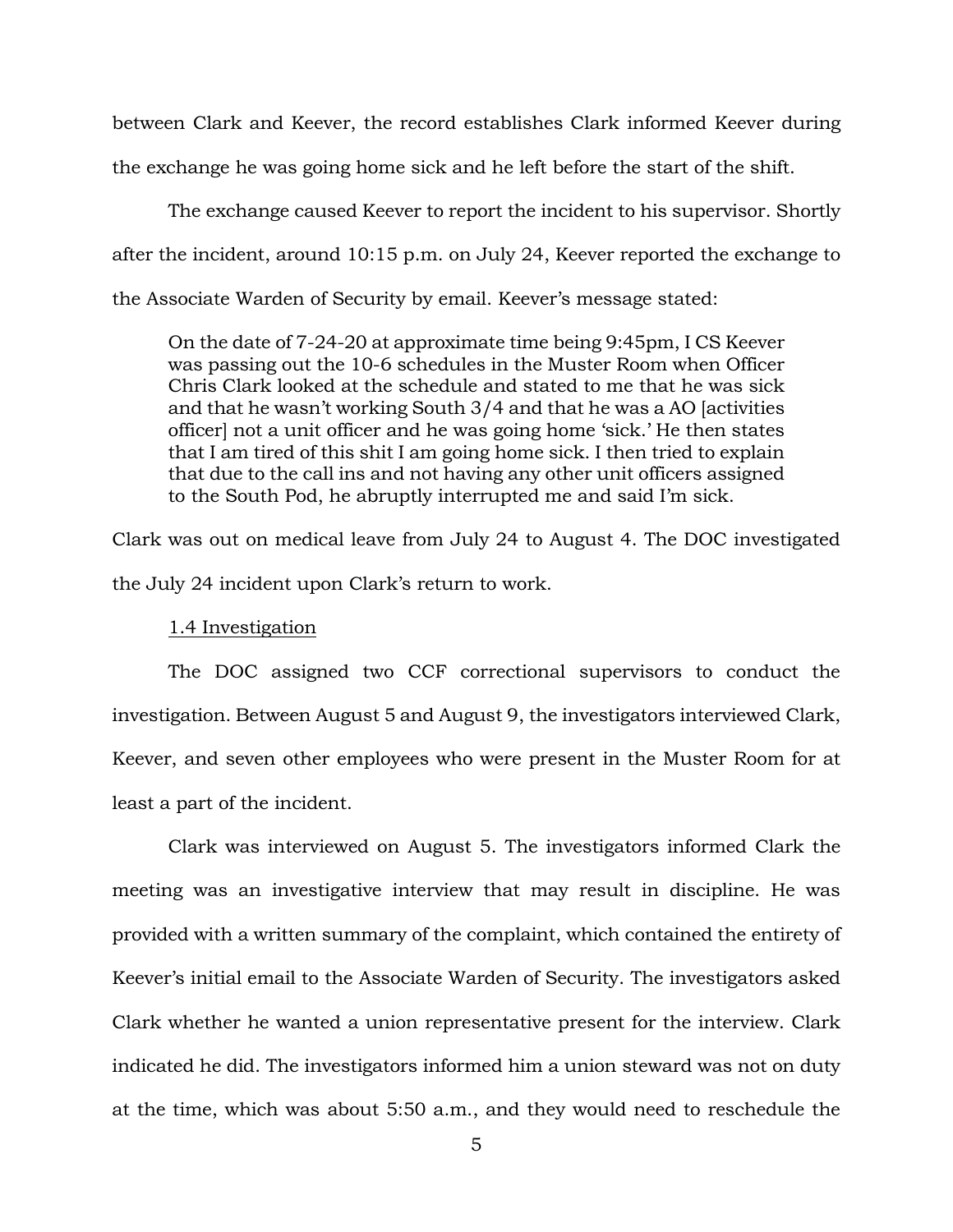interview for a later time when a steward was available. Clark indicated he did not want to reschedule but to proceed forward with the interview. At Clark's request, a correctional officer of his choosing was present during the interview as Clark's peer representative.

Clark told the investigators he did not feel well prior to reporting for work. However, believing that he would be working as an activities officer, Clark thought he could complete his shift as the work did not require much physical activity. When he saw his assignment was as a unit officer on two units, South 3 and 4, Clark concluded he could not handle that work while ill. As such, he informed Keever he was sick and going home. Clark denied swearing during the exchange with Keever. Clark acknowledged that, after he told Keever he was going home sick, he also stated to Keever that he was an activities officer but Keever had him assigned as a unit officer. At that point, Keever asked Clark whether he was refusing to work his assigned post, and Clark reiterated that he was not refusing to work but going home sick. Clark indicated he was upset with Keever for saying he was refusing to work when he had just told him he was sick. Clark maintained to the investigators that he was in fact ill that night. He reported that he had gotten worse after he left the institution and was vomiting by the time he arrived home.

The seven officers interviewed as part of the investigation witnessed at least a part of the exchange between Keever and Clark. Six officers were interviewed on August 6 and one officer on August 8, with all interviews lasting just a few minutes.

In terms of the exchange between Keever and Clark, the witness statements were consistent based on the parts of the conversation the officers witnessed. As a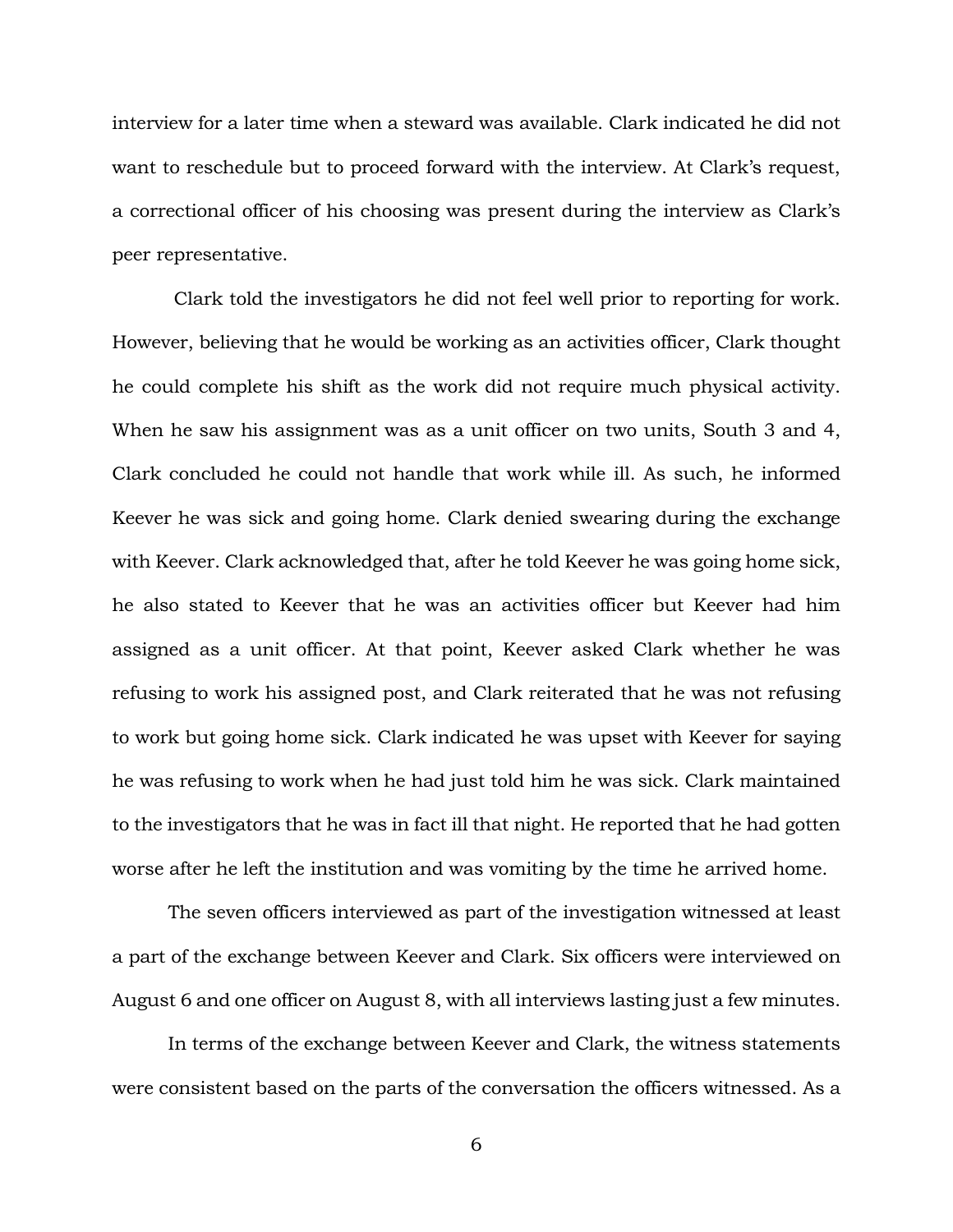whole, the officer interviews corroborated the following material facts. Clark was upset with the post assignment upon receiving it. As Keever was passing out the rest of the assignments, Clark said "this is bullshit" while holding the schedule in his hand. Clark then stated to Keever that he was going home sick. As Keever radioed to the control room to get an additional officer for coverage, Clark told Keever that he is an activities officer but that Keever assigned him to unit officer duties. Keever then asked Clark whether he was refusing to work the assigned post. Clark replied that he was not refusing to work but that he was going home sick. Officers interviewed described the exchange as tense. Clark did not scream or yell but that it was evident from his tone he was not happy with the assignment. Clark quickly gathered his belongings and left. Keever came back into the Muster Room a few minutes after the exchange and said "I apologize for that."

The July 24 night shift roster shows an additional six officers that were not interviewed as part of the investigation. The record contains no explanation as to why the investigators chose not to interview the other six officers. At hearing, the union called one of those officers to testify. The officer indicated he was present for part of the exchange between Keever and Clark. As he walked into the Muster Room, the officer testified he heard Keever ask Clark whether he was refusing to work and Clark responded that he was not refusing to work but was going home sick as he already stated. The officer provided no testimony to contradict the information gathered from the other seven officers during DOC's investigation.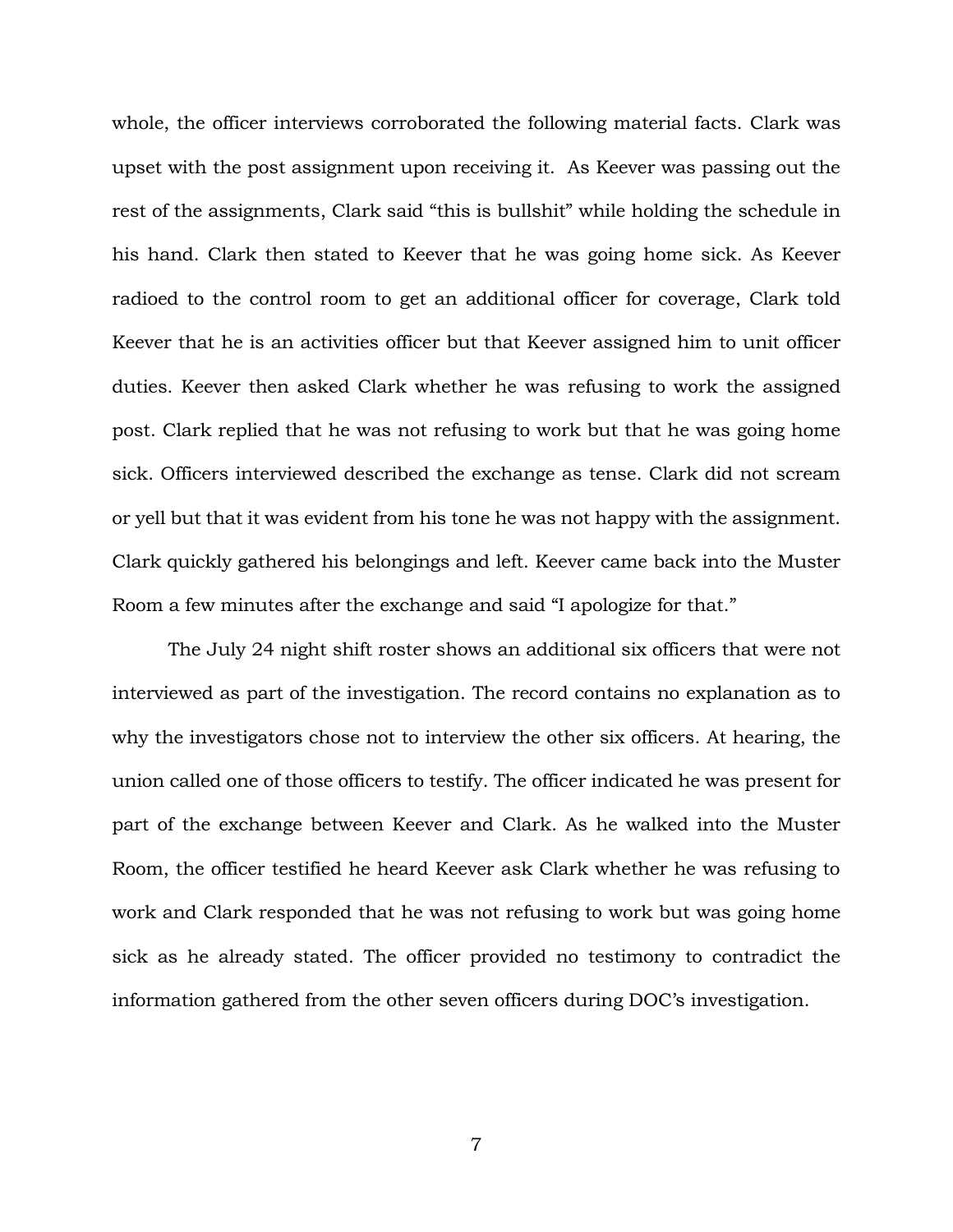## 1.5 Documentation of Illness

Testimony and evidence received at hearing demonstrates Clark had a medical condition that entitled him to intermittent leave under the Family and Medical Leave Act (FMLA) beginning July 1, 2020. Prior to the July 24 incident, the record shows Clark utilized FMLA leave six times since July 1.

Clark testified he is over 70 years old and suffers from chronic conditions that periodically flare up. The flare-ups sometimes occur rapidly and may leave him incapacitated. After he left for home on July 24, Clark testified his symptoms worsened and his prescribed medication was not helping. He ended up seeking emergency medical care the next day, July 25. Clark was not medically cleared to return to work until August 3, 2020.

### 1.6 Discipline Decision

The DOC determined discipline was warranted based on the interaction Clark had with Keever after receiving his post assignment. Prior to imposing discipline, the DOC considered Clark's approved FMLA leave and that he used leave following the July 24 incident. The DOC ultimately determined that Clark's illness did not excuse his disrespectful, inappropriate, and insubordinate conduct toward his supervisor regarding a legitimate work assignment.

Given that Clark was previously disciplined in July 2018 with a one-day suspension for similar conduct, the DOC utilized progressive discipline and issued Clark a three-day suspension. Clark was given notice of the suspension on September 3, 2020. The notice of suspension indicated Clark violated AD-PR-11,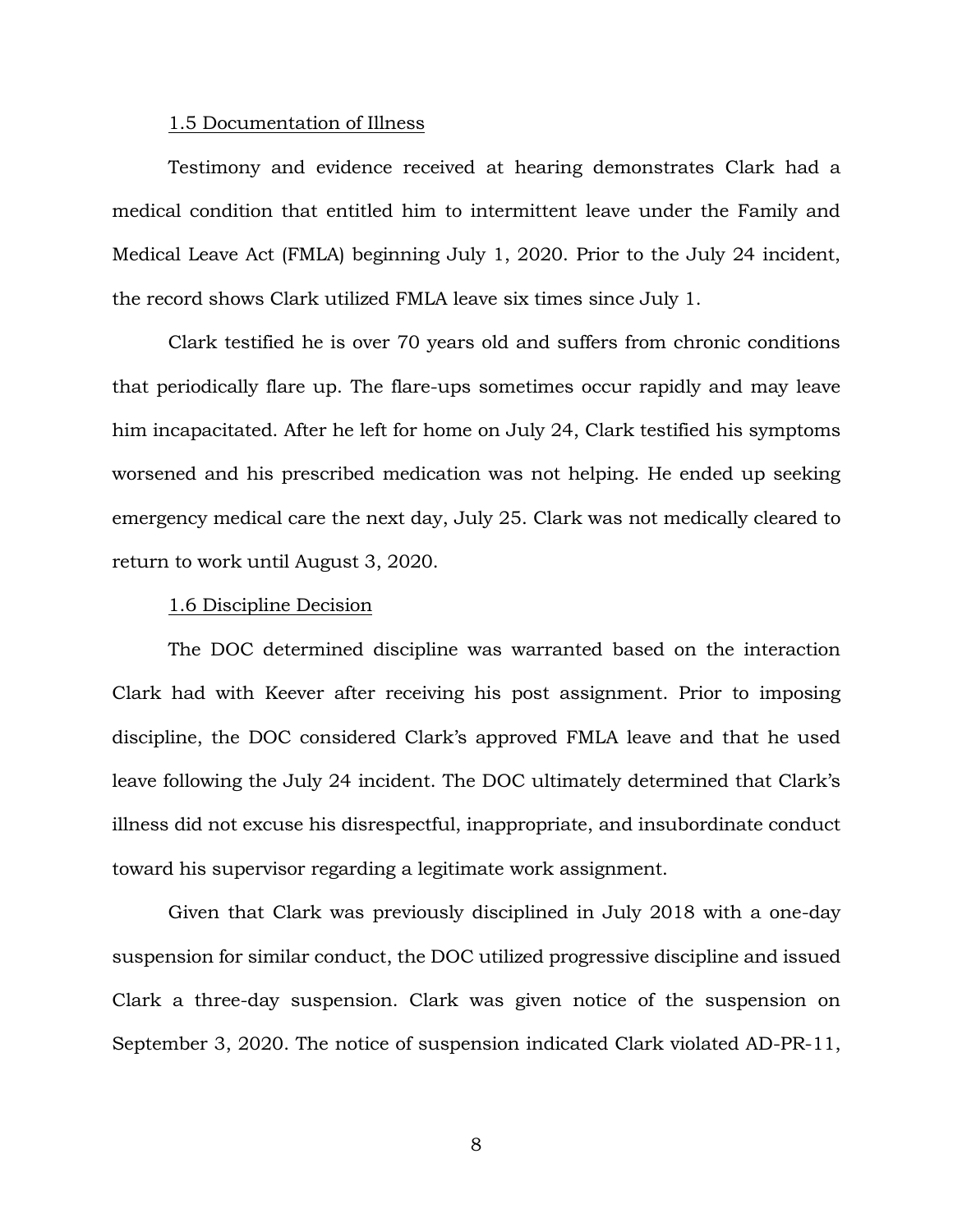Sections H.1, 5, and 6, previously outlined above. The notice referenced Clark's interaction with Keever on July 24, and stated, in part:

. . . During this conversation you indicated your unwillingness to complete your assigned activity for the evening and indicating that you were going home sick. Through conversation with your supervisor you indicated that you were "tired of this shit" as your assignment was that of an Activities Officer and not of a Unit Officer as dictated by that evenings schedule. As your supervisor began to explain the rationale behind your assignment for the evening you abruptly cut the conversation off with him and indicated [that] you were sick for the evening and going home.

Clark appealed the suspension to the Department of Administrative Services (DAS) on September 9, 2020. Clark explained his frustration with the post assignments and argued the post assignments frequently placed him as a unit officer on units housing inmates in quarantine for possible COVID exposure. Clark alleged that, while other officers received preferential post assignments, the shift captain continually disregarded Clark's higher risk of serious complications or death if he were to contract COVID, and assigned him to quarantine units. Clark alleged the shift supervisor was "playing games" and targeting Clark by continually assigning him to the quarantine units.

DAS concluded the DOC had just cause for the issuance of a three-day suspension and denied Clark's grievance. Clark appealed DAS's decision to PERB on November 8, 2020.

## **2. Summary of Arguments and Issue Presented**

The issue in this case is whether the DOC has just cause to discipline Clark with a three-day suspension. The specific aspects of just cause in contention are whether the DOC conducted a fair and sufficient investigation, obtained sufficient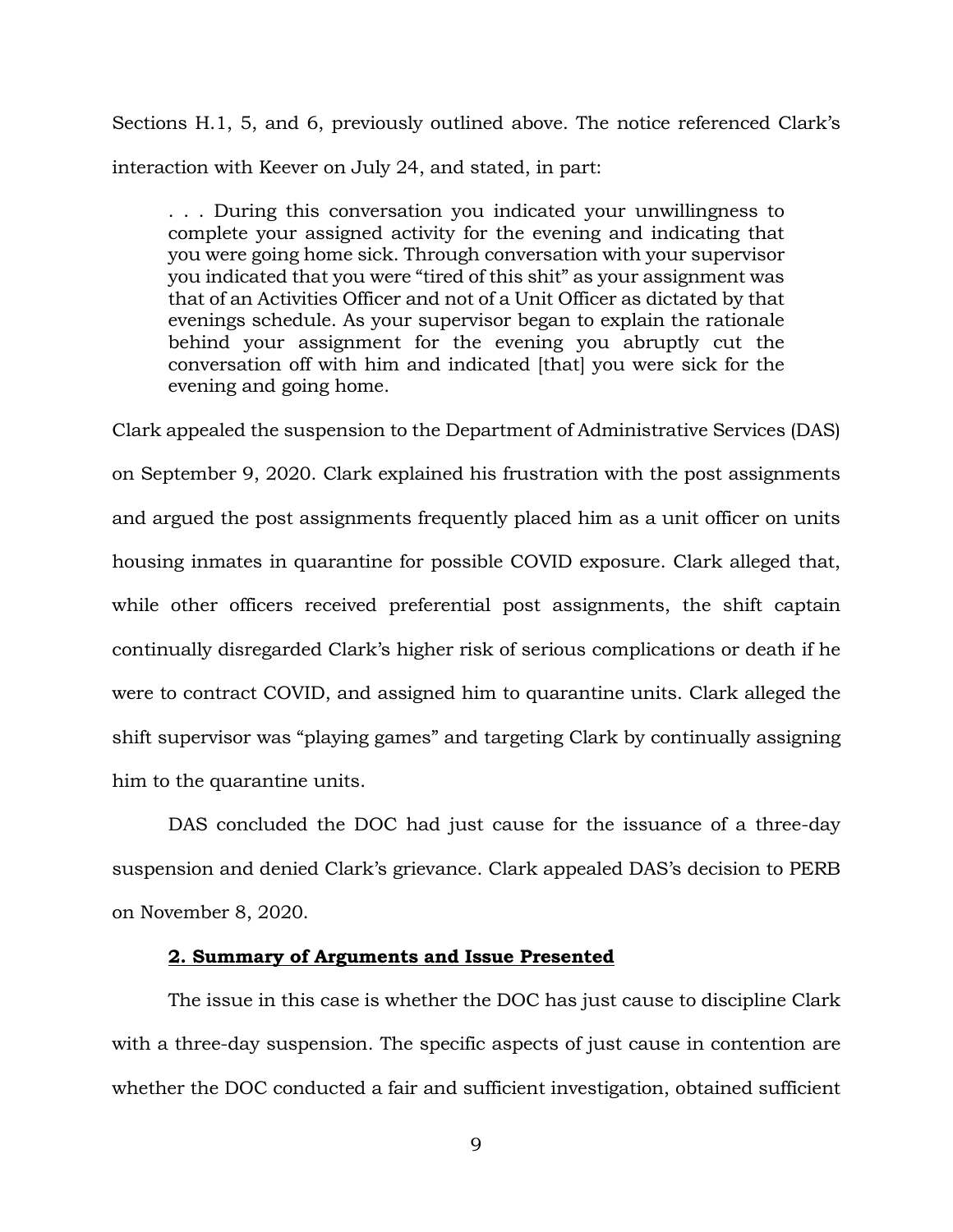proof of alleged work rule violations, and treated Clark the same as other similarly situated employees.

The DOC asserts its investigation was fair and sufficient. The investigators interviewed seven correctional officers who were established to be present in the Muster Room during at least part of the exchange. The DOC contends the witnesses corroborate Keever's description of the incident and establish that Clark's conduct was disrespectful, inappropriate, and insubordinate. The DOC maintains that Clark was not disciplined for taking sick leave but for the way he reacted to a legitimate work assignment from his supervisor. Given that Clark was previously disciplined for similar conduct with a one-day suspension, the DOC argues it acted appropriately by utilizing progressive discipline and issuing a threeday paper suspension in an attempt to correct the employee's repeat offense of a similar nature.

Clark argues the DOC did not conduct a fair and thorough investigation. Specifically, Clark argues the DOC failed to interview six correctional officers who were at work on the night shift on July 24. Clark also asserts the investigators should have obtained a statement from each officer even if they were interviewed. Furthermore, Clark argues the DOC failed to prove that he was disrespectful, inappropriate, or insubordinate. Specifically, he asserts the witness interviews are inconsistent, and only two out of the seven witnesses indicated he used profanity. Finally, Clark contends the evidence shows other employees have gotten progressively ill after reporting to work and they were not disciplined as a result.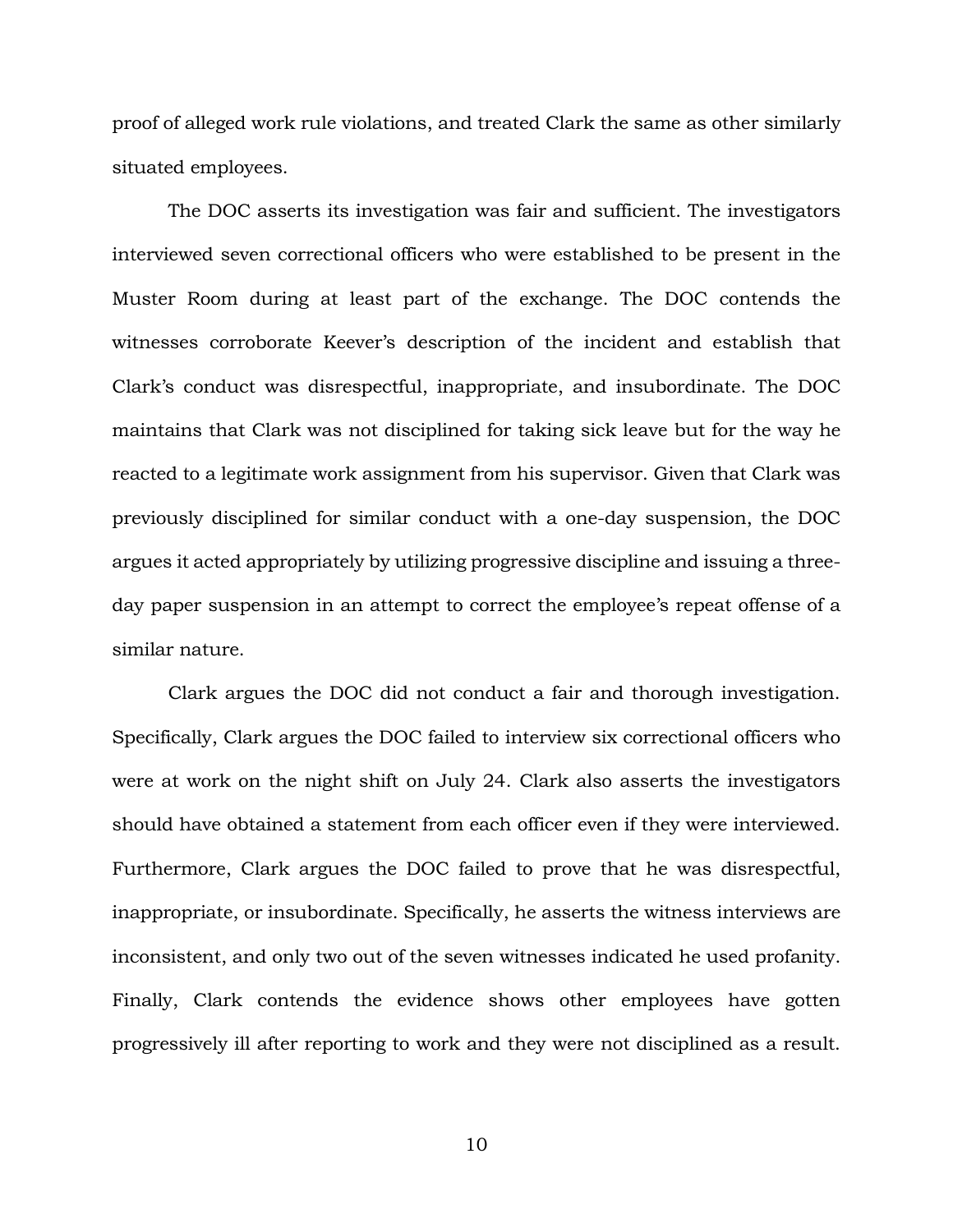He maintains that he was in fact sick on July 24, and went home because of his

illness, and thus should not be subject to discipline for it.

# **3. Conclusion of Law and Analysis**

Clark filed the instant state employee disciplinary action appeal pursuant

to Iowa Code section 8A.415(2), which states:

# 2. *Discipline Resolution*

 a. A merit system employee . . . who is discharged, suspended, demoted, or otherwise receives a reduction in pay, except during the employee's probationary period, may bypass steps one and two of the grievance procedure and appeal the disciplinary action to the director within seven calendar days following the effective date of the action. The director shall respond within thirty calendar days following receipt of the appeal.

 b. If not satisfied, the employee may, within thirty calendar days following the director's response, file an appeal with the public employment relations board. . . . If the public employment relations board finds that the action taken by the appointing authority was for political, religious, racial, national origin, sex, age, or other reasons not constituting just cause, the employee may be reinstated without loss of pay or benefits for the elapsed period, or the public employment relations board may provide other appropriate remedies.

The following DAS rules set forth specific discipline measures and

procedures for disciplining employees.

**11—60.2(8A) Disciplinary actions.** Except as otherwise provided, in addition to less severe progressive discipline measures, any employee is subject to any of the following disciplinary actions when the action is based on a standard of just cause: suspension, reduction of pay within the same pay grade, disciplinary demotion, or discharge. . . . Disciplinary action shall be based on any of the following reasons: inefficiency, insubordination, less than competent job performance, refusal of a reassignment, failure to perform assigned duties, inadequacy in the performance of assigned duties, dishonesty, improper use of leave, unrehabilitated substance abuse, negligence, conduct which adversely affects the employee's job performance or the agency of employment, conviction of a crime involving moral turpitude, conduct unbecoming a public employee, misconduct, or any other just cause.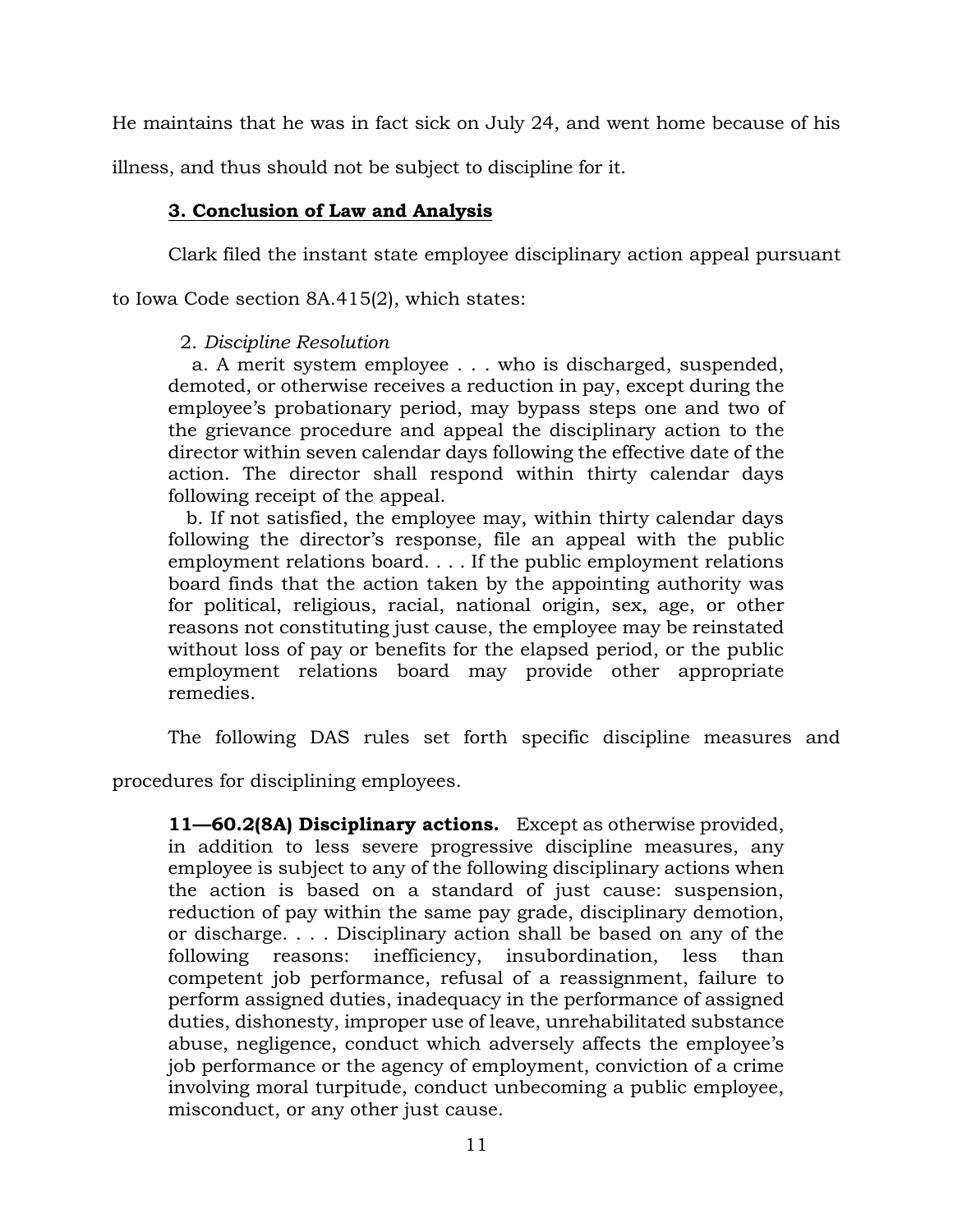The State bears the burden of establishing that just cause supports the discipline imposed. *E.g., Stein and State of Iowa (Iowa Workforce Dev.)*, 2020 PERB 102304 at 16. In the absence of a definition of "just cause," PERB has long considered the totality of circumstances and rejected a mechanical, inflexible application of fixed elements in its determination of whether just cause exists. *Id*. at 15. In analyzing the totality of circumstances, the Board has instructed that the following factors may be relevant to a just cause determination:

While there is no fixed test to be applied, examples of some of the types of factors which may be relevant to a just cause determination, depending on the circumstances, include, but are not limited to: whether the employee has been given forewarning or has knowledge of the employer's rules and expected conduct; whether a sufficient and fair investigation was conducted by the employer; whether reasons for the discipline were adequately communicated to the employee; whether sufficient evidence or proof of the employee's guilt of the offense is established; whether progressive discipline was followed, or not applicable under the circumstances; whether the punishment imposed is proportionate to the offense; whether the employee's employment record, including years of service, performance, and disciplinary record, have been given due consideration; and whether there are other mitigating circumstances which would justify a lesser penalty.

Id. PERB also considers how other similarly situated employees have been treated.

*E.g. Kuhn and State of Iowa (Comm'n of Veterans Affairs),* 04-MA-04 at 42.

The presence or absence of just cause rests on the reasons stated in the

disciplinary letter provided to the employee. *Eaves and State of Iowa (Dep't of Corr.)*,

03-MA-04 at 14. To establish just cause, the State must demonstrate the employee

is guilty of violating the work rule, policy, or agreement cited in the disciplinary

letter. *Gleiser and State of Iowa (Dep't of Transp.)*, 09-MA-01 at 17-18, 21. Clark's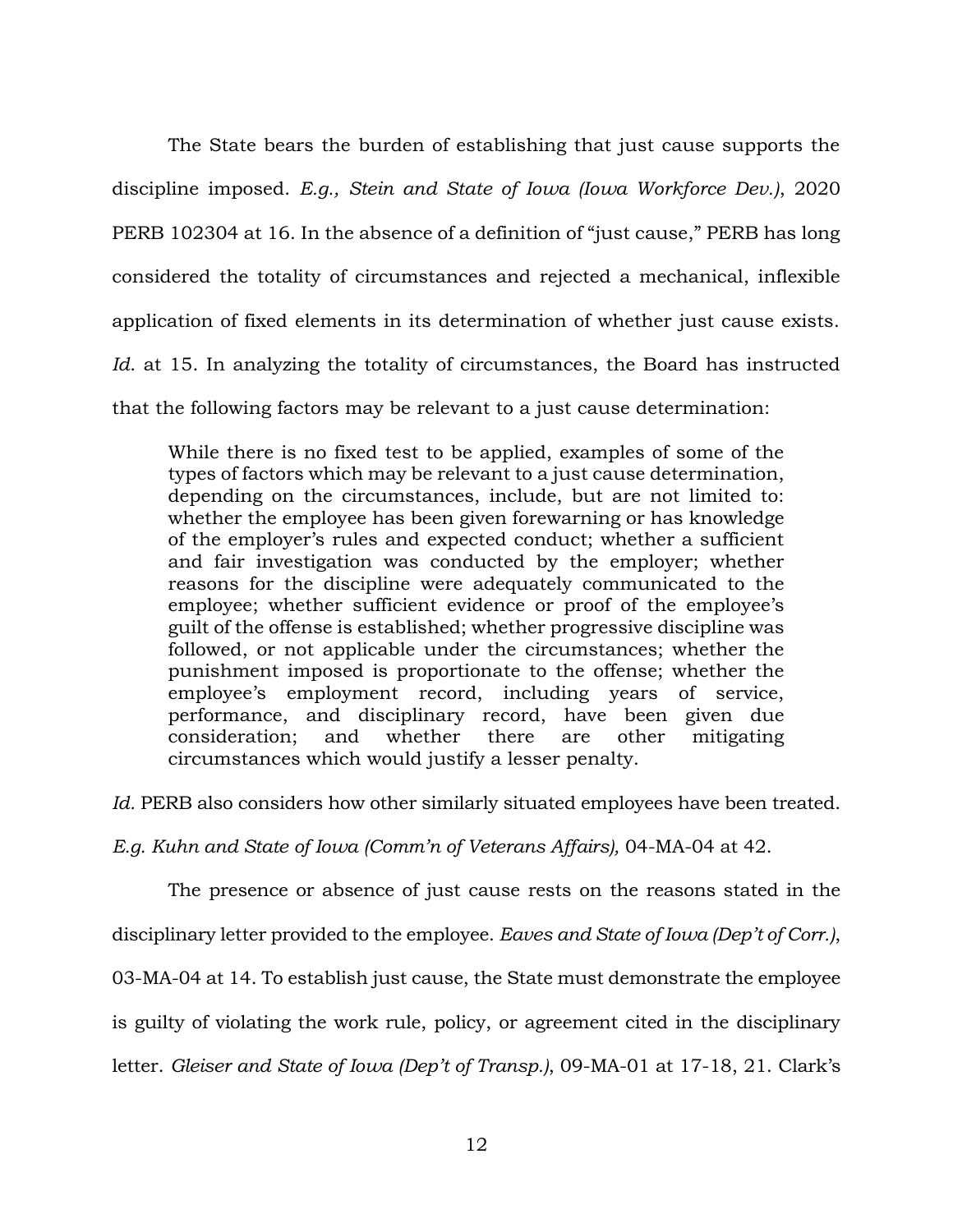suspension letter indicates he was disciplined for disrespectful, inappropriate, and insubordinate conduct toward his shift supervisor on July 24, 2020, in violation of DOC Policy AD-PR-11 work rules.

#### 3.1 Sufficiency and Fairness of Investigation

Just cause requires the employer to conduct a fair and sufficient investigation prior to the imposition of discipline. The record in this case establishes the DOC did not interview all the officers who may have witnessed the incident between Clark and Keever on July 24. At least six officers that were working the night shift on July 24 were not interviewed. One of those officers testified at hearing and confirmed that he witnessed a part of the incident. For the remaining officers, it is unknown whether they witnessed the incident precisely because the DOC never spoke to them as part of the investigation. Thus, it is undisputed on this record that the investigation likely failed to interview all the potential witnesses to the incident.

While the investigation was not as robust as it could have been, the inquiry under just cause is whether the investigation was sufficient. *Boltz and State of Iowa (Dep't of Corrs.)*, 2021 ALJ 102397 at 22. Thus, the failure to interview the remaining six officers must be considered within the totality of the presented record. First, nothing in the record suggests the DOC selectively chose only certain officers to interview in an effort to arrive at a predetermined conclusion. Instead, it appears the decision may have been made based on the availability of officers given that six of the seven officers were interviewed on the same day with the interviews taking a few minutes to conduct. Furthermore, the information that was obtained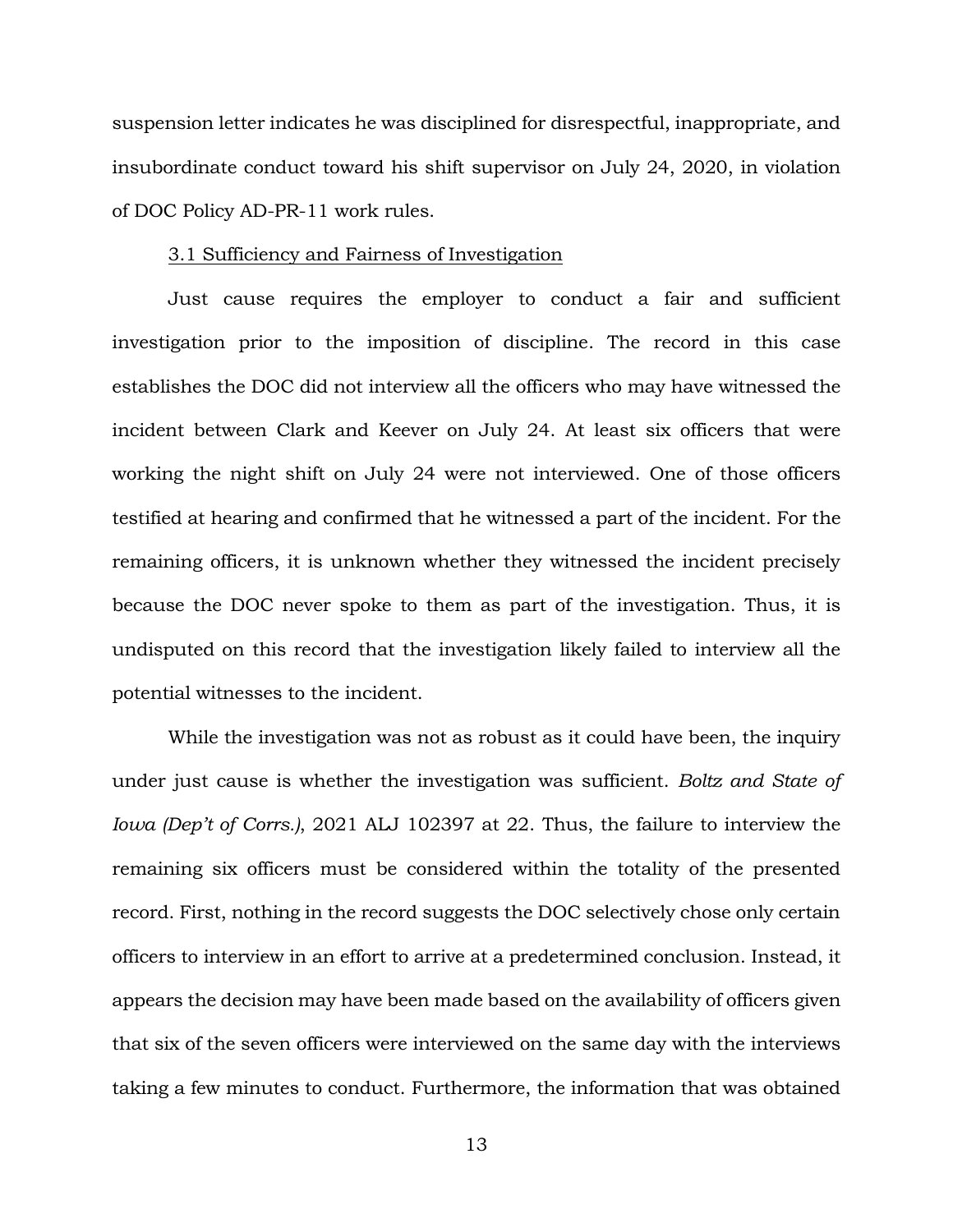from the interviewed officers was consistent on the material aspects of the exchange. Thus, it is likely the investigators found it unnecessary to continue interviewing additional witnesses if they had enough information to corroborate what occurred during the exchange. The testimony of the officer who was not interviewed during the investigation supports this conclusion. The officer did not provide any information contradictory to the information already obtained during the investigation. His testimony similarly did not suggest he was purposely not interviewed to keep out information favorable to Clark.

Clark's argument that the DOC was required to obtain witness statements in addition to interviewing officers is unpersuasive. The seven officers that were interviewed had a full opportunity to relay exactly what they witnessed on July 24. Nothing in the record supports Clark's contention that a witness statement in addition to the interview would have added more information than what was obtained during the interview.

Based on the entirety of the record, the DOC has established it conducted a fair and sufficient investigation into the incident underlying Clark's discipline.

## 3.2 Proof of Violation

Clark's primary contention in this appeal is that the DOC did not obtain adequate proof that he acted in a disrespectful, inappropriate, and insubordinate manner. He denies using profanity and overall disagrees with Keever's description of the incident. As such, Clark maintains that he should not be subject to any discipline.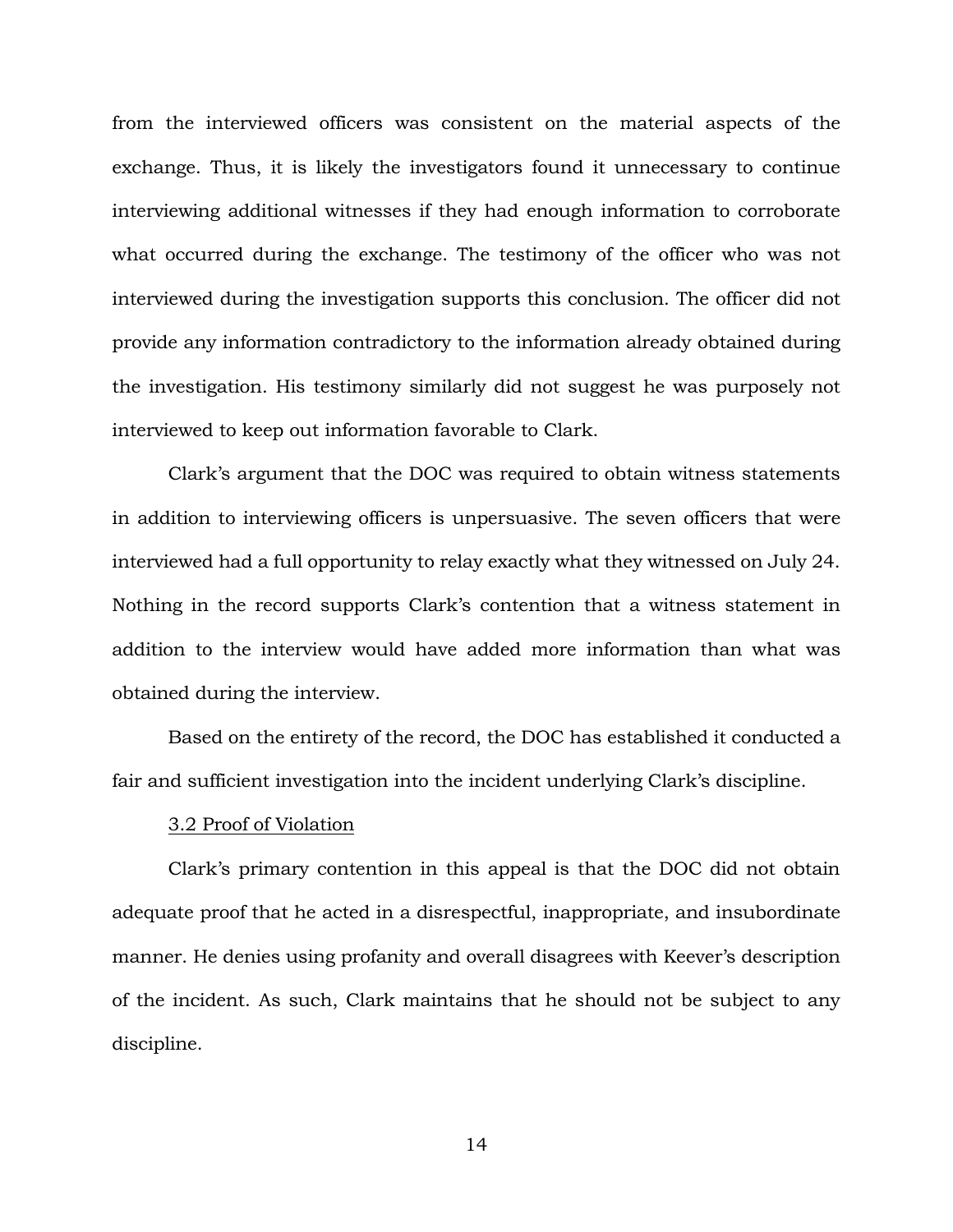Determining whether the employer obtained sufficient proof of the employee's guilt requires an examination of all the evidence presented by the record. The DOC obtained corroborating information from at least two witnesses that Clark swore in response to seeing his post assignment for the night. The witnesses indicated Clark said "this is bullshit." Although this profanity is different than what Keever initially reported, that Clark said he was "tired of this shit," it is still corroborated by interviewed officers that he swore in response to his work assignment. Thus, the DOC obtained corroborating information that Clark used disrespectful, inappropriate, and insubordinate language in response to a legitimate work assignment.

Furthermore, multiple officers indicated that it was evident from Clark's tone that he was upset with his post assignment. Others described the exchange between Clark and Keever as tense. While Clark maintains that he kept a respectful tone, the evidence obtained during the investigation indicates that he expressed his frustration and dissatisfaction with the given assignment. Clark himself acknowledged that he told Keever during this exchange that he is an activities officer but that Keever had him assigned as a unit officer. The totality of the evidence shows that Clark openly, in front of multiple correctional officers, questioned a legitimate work assignment given by the shift supervisor. Clark's response was disruptive to the orderly operation of the institution. As such, under the facts presented, the DOC has established that Clark's behavior and interaction with the shift supervisor was disrespectful, inappropriate, and insubordinate.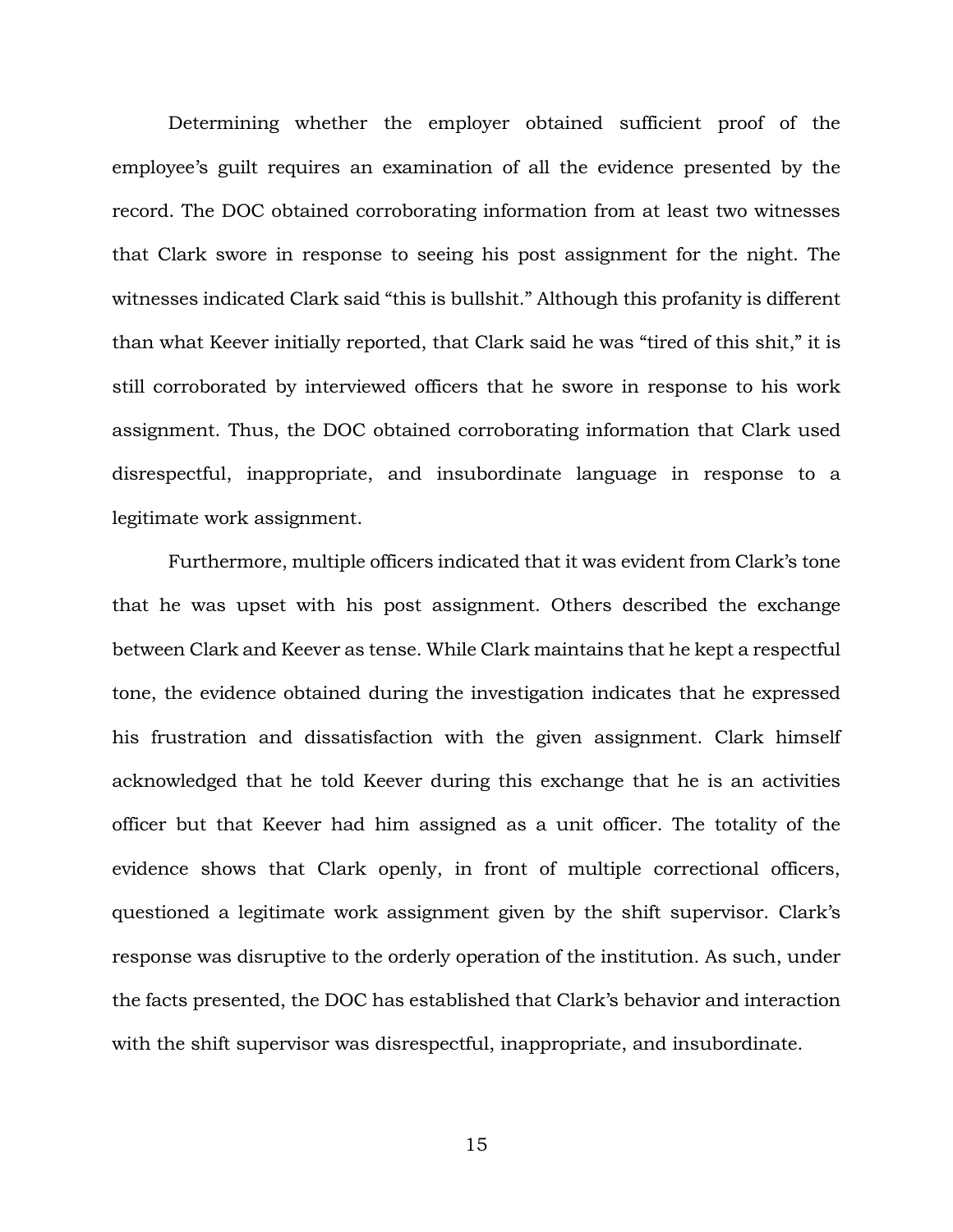This conclusion is not altered by Clark's legitimate need to utilize sick leave on the day of the incident. Although Clark contends as such, I do not find that the DOC disciplined Clark for being ill and taking FMLA-approved leave. Had Clark merely informed the shift supervisor that he was ill and needed to leave, nothing in the record suggests he would be disciplined for being disrespectful, inappropriate, or insubordinate. Instead, what the evidence shows is that Clark was disciplined for the conduct he exhibited toward his shift supervisor in response to a legitimate work assignment and he questioned the supervisor's authority to assign him to any post based on staffing needs.

The finding of a policy violation is similarly not altered by Clark's allegation that the shift supervisor targeted him and intentionally placed him on COVID quarantine units that posed a great risk to Clark's health. While I do not minimize Clark's concern for his health given his age and preexisting conditions, he did not address those concerns in a proper manner. Clark had the option to go to the next level of authority, or discuss the matter privately with Keever. He did not utilize either of those options. Instead, he openly questioned a legitimate work assignment in front of other correctional officers, which was disrespectful, inappropriate, and insubordinate.

#### 3.3 Penalty

The DOC has established the imposition of a three-day suspension in this case is appropriate. The DOC utilized progressive discipline when determining the appropriate penalty. Progressive discipline is a system where measures of increasing severity are applied to repeat offenses until the behavior is corrected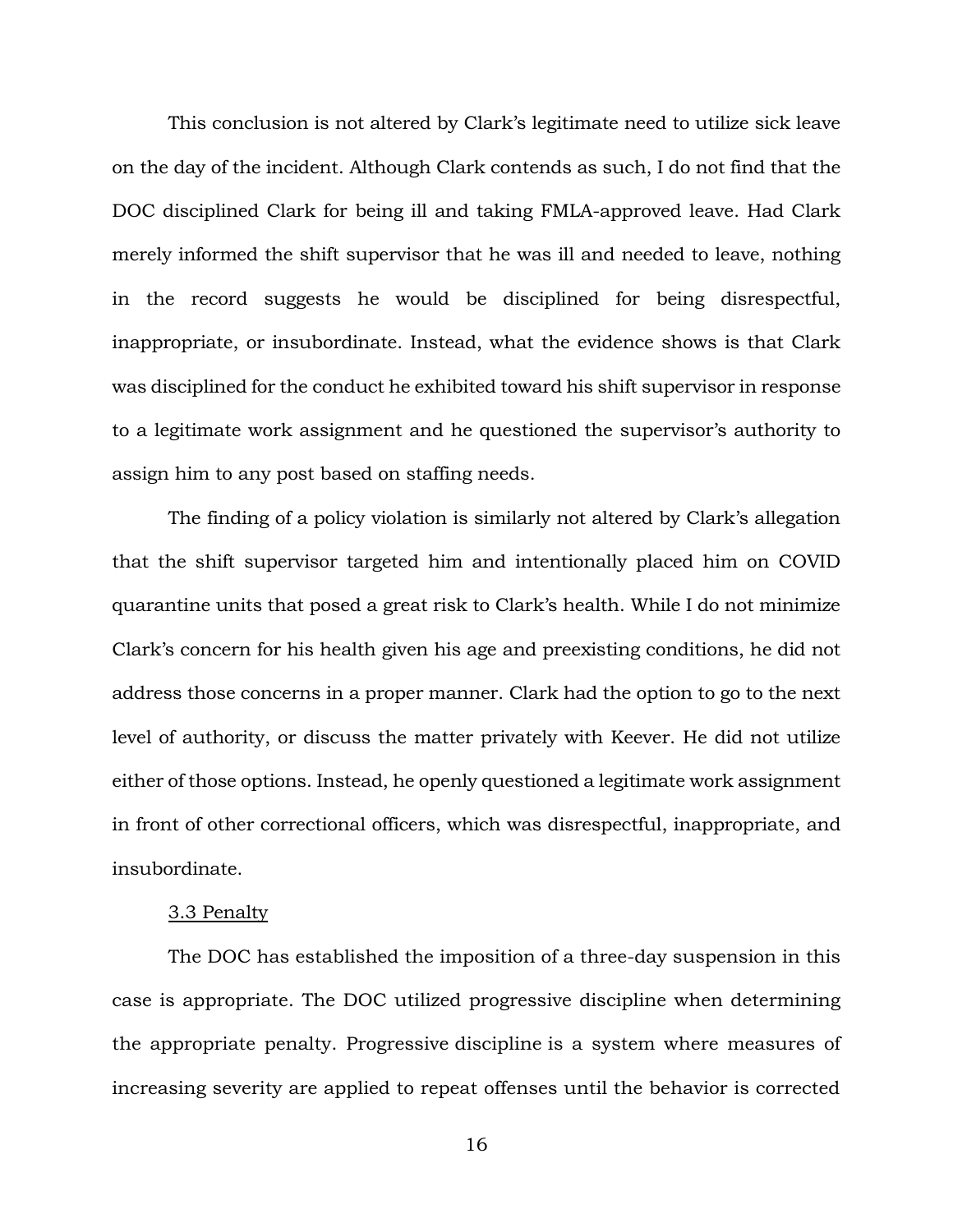or it becomes clear that it cannot be corrected. *Nimry and State of Iowa (Dep't of Nat. Res.)*, 08-MA-09, 08-MA-18, at App. 30. The purpose is to correct the unacceptable behavior of an employee and to convey the seriousness of the behavior while affording the employee an opportunity to improve. *Phillips and State of Iowa (Dep't of Human Servs.)*, 12-MA-05 at App. 16 (internal citations omitted). The three-day suspension built on Clark's July 2018 one-day suspension for his unprofessional, disrespectful, and insubordinate interaction with a supervisor. As the July 24, 2020, incident involved the same or similar conduct and work rule infractions, the DOC appropriately utilized the next level of discipline to convey the seriousness of his continued work rule infractions.

### 3.4 Conclusion

Under the record presented, and following consideration of the parties' arguments, the DOC established it had just cause to discipline Clark with a threeday suspension. Consequently, I propose the following:

#### ORDER

The state employee disciplinary action appeal filed by Chris Clark is hereby DISMISSED.

The cost of reporting and of the agency-requested transcript in the amount of \$874.80 are assessed against Appellant Chris Clark pursuant to Iowa Code subsection 20.6(6) and PERB rule 621—11.9. A bill of costs will be issued to the Appellant in accordance with PERB subrule 621—11.9(3).

This proposed decision and order will become PERB's final agency action on the merits of Clark's appeal pursuant to PERB rule 621—11.7 unless, within 20